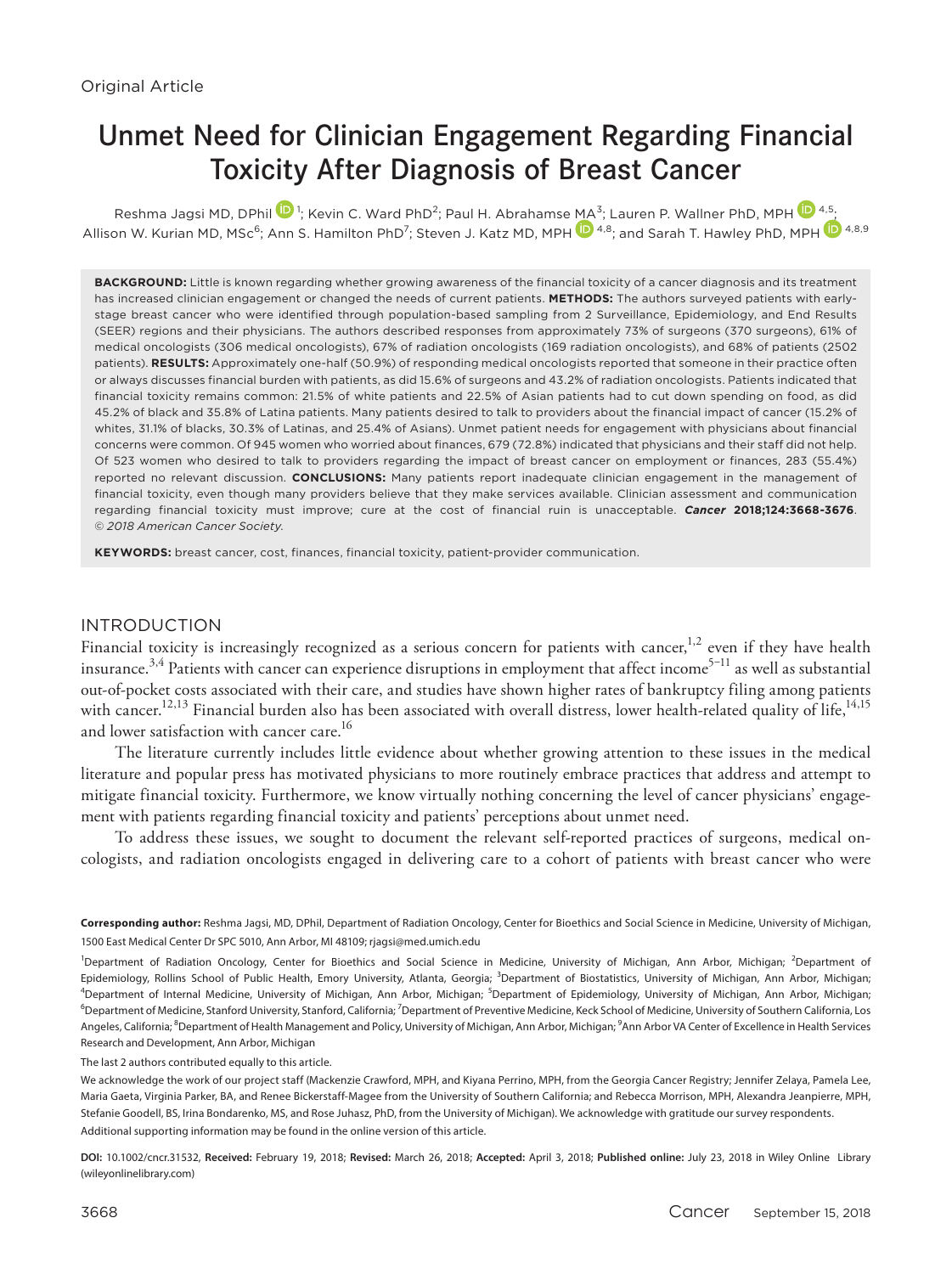identified through population-based sampling from 2 large Surveillance, Epidemiology, and End Results (SEER) catchment areas, along with the experiences of their patients. Specifically, we investigated the frequency of these specialists' reporting that someone in their practice discusses the financial burden of cancer treatments with patients, their awareness of the out-of-pocket costs of the tests and treatments they recommend, and how important they perceived saving money for their patients to be. We further sought to evaluate the financial toxicity experiences of the patients in this modern population-based cohort by race and ethnicity, including perceptions of the extent to which their oncologists, staff, and other professionals had assisted in addressing the impact of breast cancer on employment or finances, the characteristics of those who express a desire for clinician engagement, and the number who continue to have unmet needs.

# MATERIALS AND METHODS

#### *Patient Sample and Data Collection*

The iCanCare study identified women aged 20 to 79 years diagnosed with early-stage breast cancer between January 2013 and September 2015, as reported to the SEER registries of Georgia and Los Angeles County, using rapid case ascertainment methods.17 Exclusion criteria included prior breast cancer, AJCC 7th edition stage III to IV disease, or tumors measuring >5 cm.

After institutional review board approval, we surveyed patients (median time to survey response, 7.7 months) and merged responses with SEER data. We provided a \$20 incentive and used a modified Dillman approach to improve response rates.<sup>18</sup> Of 3672 patients surveyed, 2502 (68%) responded.

#### *Physician Sample and Data Collection*

Attending surgeons and oncologists were identified primarily through patient report, as well as from information in the SEER database. The vast majority of patients identified an attending surgeon (94%) and medical oncologist (81%); 53% identified a radiation oncologist. From the 510 identified surgeons, 504 identified medical oncologists, and 251 identified radiation oncologists, we obtained survey responses from 370 surgeons (73%), 306 medical oncologists (61%), and 169 radiation oncologists (67%).

#### *Measures*

Questionnaires were developed using an iterative design process.19 We used standard techniques to assess content validity. This included review by survey design experts and

cognitive interviewing<sup>20</sup> with patients and clinicians outside the target sample. Several domains relating to finances were evaluated.

#### **Physician-reported communication and attitudes regarding financial issues**

Three physician survey measures were related to communication and attitudes regarding patient financial challenges: 1) "How often does someone in your primary practice discuss the financial burden of cancer treatments with your patients?" (never, rarely, sometimes, often, and always); 2) "How aware are you of the out-of-pocket costs of the tests and treatments you recommend?" (not at all, a little, somewhat, quite, or very aware); and 3) "When it comes to breast cancer treatment, how important to you is it to save your patients money?" (not at all, a little, somewhat, quite, or extremely).

#### **Patient report of financial toxicity**

Patient survey measures related to financial burdens of the disease and treatment included several independent aspects of this complex construct: 1) lost income since breast cancer diagnosis; 2) out-of-pocket medical expenses related to breast cancer (including copayments, hospital bills, and medication costs); and 3) out-of-pocket nonmedical expenses over and above the normal budget related to breast cancer (eg, supplies such as wigs, bras, or bandages; travel; child/elder care; and complementary or alternative medicine). These were categorized as 0, \$1 to \$500, \$501 to \$2000, \$2001 to \$5000, \$5001 to \$10,000, and >\$10,000. In addition, we calculated the percentage of respondents for whom ≥10% of the household income was in each of these categories (lost income and out-ofpocket expenses).

We also asked whether respondents currently had debt (including unpaid bills, credit card balance, bank loans, or borrowing money from family/friends) from breast cancer treatment (yes or no). We inquired whether, due to the financial impact of breast cancer, respondents had to use savings, could not make payments on credit cards or other bills, cut down on spending for food, had utilities turned off because of unpaid bills, or had to move out of their house or apartment because they could not afford to stay there (yes or no).

We evaluated whether patients perceived themselves to be worse off since their breast cancer diagnosis in terms of employment status and separately in terms of financial status, and we reported the percentage of these who attributed this at least partly to breast cancer and treatment. We further assessed how much patients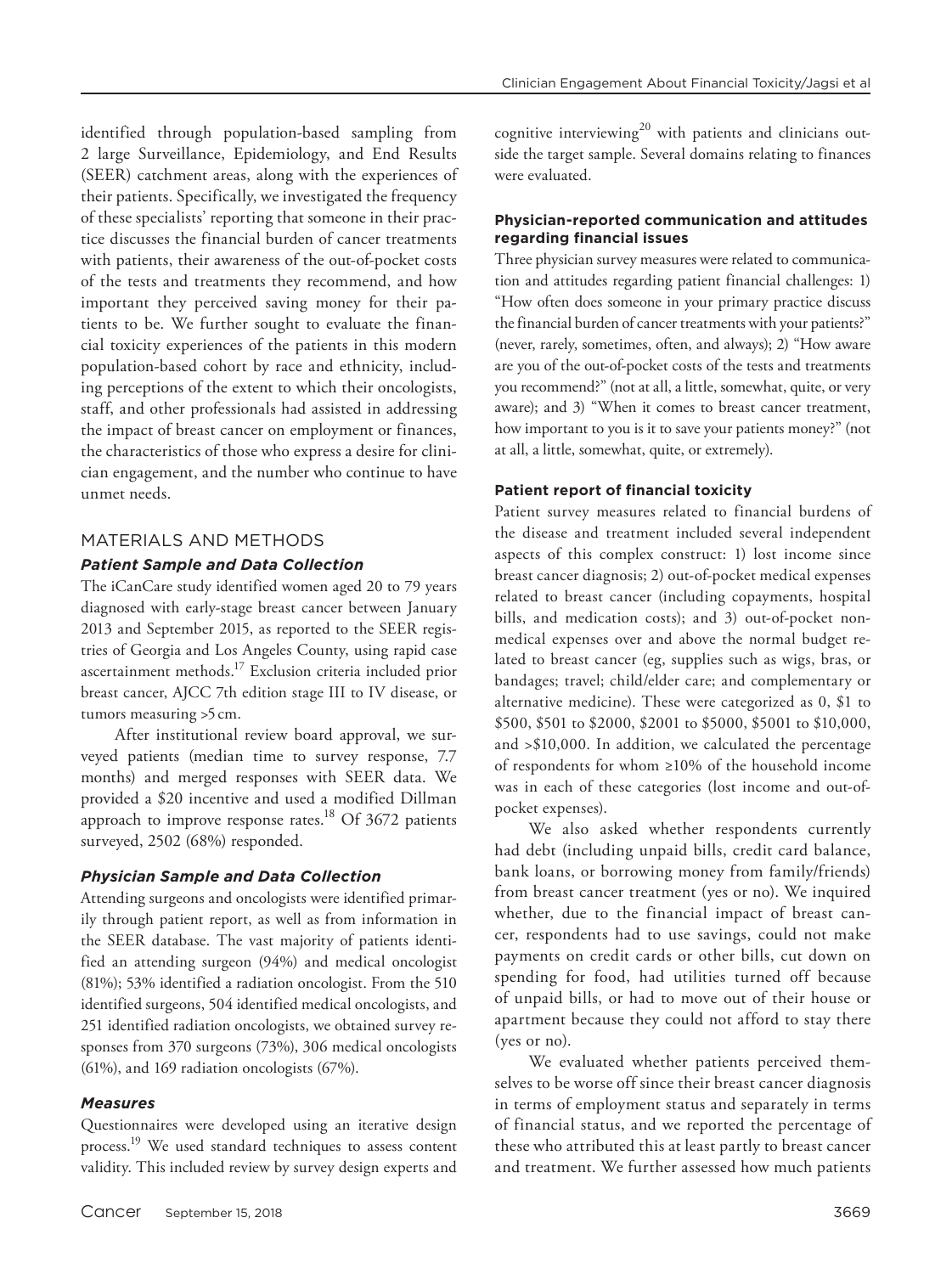worried about current or future financial problems as a result of breast cancer and treatments. Response options for these items were not at all, a little, somewhat, quite a bit, or a lot, and were dichotomized as at least somewhat versus not for analysis.

## **Patient report of desire for and experiences with clinician engagement**

We inquired how much patients wanted to talk to their health care providers regarding the impact of having breast cancer on their employment or finances. Response options for these items were not at all, a little, somewhat, quite a bit, or a lot, and were dichotomized as at least somewhat versus less (ie, a little or not at all) for analysis. We also assessed patient report of engagement with clinicians regarding the financial impact of the disease and treatment. Patients were asked, "During your breast cancer experience, how much did you discuss the impact of having breast cancer on your employment or finances with each of the following people?" Separate items specified "cancer doctors," "social worker or other professional," and "primary care doctor." We further inquired: "How much did your cancer doctors and their staff help you in dealing with the impact of having breast cancer on your employment or finances?" Response options for these items were not at all, a little, somewhat, quite a bit, or a lot.

## **Patients' unmet needs related to financial toxicity concerns**

Finally, we developed 2 measures of unmet need. First, we defined unmet need for communication as having expressed a desire to talk with health care providers regarding the impact of breast cancer on employment or finances at least somewhat, but having failed to discuss this at least somewhat. Second, we defined unmet need for help with finances as expressing worry about financial problems at least somewhat but indicating that cancer physicians and their staff did not help at least somewhat.

#### **Covariates**

Surveys also ascertained age, race/ethnicity (white, black, Latina, or Asian), education (≤high school, some college, or ≥college graduate), household income (<\$20,000, \$20,000 to <\$40,000, \$40,000 to <\$90,000, or  $\geq$ \$90,000), employment status before diagnosis (full time, part time, or not working before diagnosis), insurance status (none, Medicaid, Medicare, or private), marital status (married/partnered vs not), and site (Los Angeles vs Georgia). Physician characteristics included specialty (medical oncology, surgery, or radiation oncology), annual volume of new patients with breast cancer, whether in a teaching practice, and years of experience.

# *Statistical Analysis*

Results from the physician survey were weighted to account for differential nonresponse.<sup>21</sup> Results are presented as unweighted number values, with weighted percentages to describe responses regarding physician-reported communication and attitudes.

Results from the patient survey were weighted to account for sampling design and differential nonresponse. To correct for potential bias due to missing data in the patient surveys, values for missing items were imputed using multiple imputation. Results are presented as unweighted, nonimputed number values, with weighted imputed percentages. For the patient-level analyses, we described patient reports of financial toxicity, patient report of clinician engagement, and unmet needs by race/ethnicity. We also constructed a multiple variable regression model to evaluate the correlates of desire for discussion regarding finances, using theoretically prespecified independent variables: age, race/ethnicity, education, household income, employment status before diagnosis, insurance status, marital status, and site.

Analyses were conducted using SAS statistical software (version 9.4; SAS Institute Inc, Cary, North Carolina).

# RESULTS

# *Physician Surveys*

Of the responding surgeons, 92 (21.3%) were female; 98 (31.6%) of the responding medical oncologists were female and 46 (26.8%) of the responding radiation oncologists were female. The mean numbers of years in practice were 21.6 (standard error [SE], 0.6) for surgeons, 15.7 (SE, 0.7) for medical oncologists, and 17.2 (SE, 0.9) for radiation oncologists. Of the responding surgeons, 110 (28.2%) were in teaching practices, as were 60 of the medical oncologists (21.0%) and 46 of the radiation oncologists (27.1%). Of the responding surgeons, 109 (24.8%) saw>50 new patients with breast cancer within the past year, as did 109 medical oncologists (34.4%) and 93 radiation oncologists (53.5%) (see Online Supporting Table).

As shown in Table 1, many physicians reported engagement and concern regarding costs and financial burden. Of responding medical oncologists, 50.9% reported that someone in their practice often or always discusses the financial burden of cancer with patients, as did 15.6%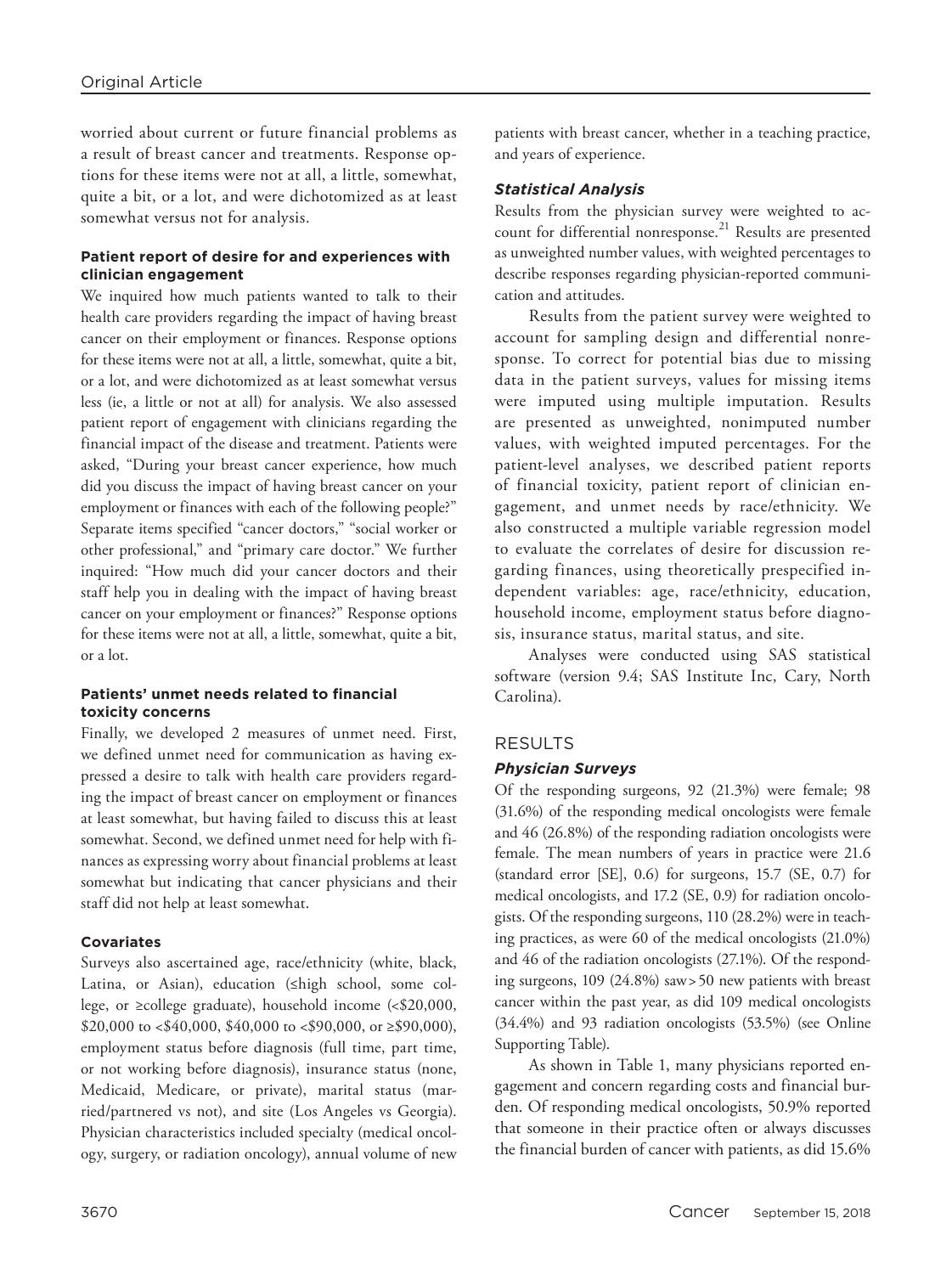|                                                                                | Surgeon <sup>a</sup> | Medical Oncologist <sup>a</sup> | Radiation Oncologist <sup>a</sup> |
|--------------------------------------------------------------------------------|----------------------|---------------------------------|-----------------------------------|
| Frequency of discussing financial burden of cancer<br>treatments with patients |                      |                                 |                                   |
| Never                                                                          | 63 (18.2%)           | 10(3.5%)                        | 5(2.8%)                           |
| Rarely                                                                         | 133 (36.9%)          | 40 (13.5%)                      | 36 (23.0%)                        |
| Sometimes                                                                      | 110 (29.2%)          | 94 (32.2%)                      | 49 (30.0%)                        |
| Often                                                                          | 54 (13.8%)           | 113 (40.3%)                     | 48 (31.0%)                        |
| Always                                                                         | 7(1.8%)              | 33 (10.6%)                      | 23 (13.2%)                        |
| Awareness of out-of-pocket costs of tests and<br>treatments they recommend     |                      |                                 |                                   |
| Not at all                                                                     | 41 (10.5%)           | $9(3.1\%)$                      | 7(3.6%)                           |
| A little                                                                       | 100 (26.5%)          | 50 (17.3%)                      | 39 (23.3%)                        |
| Somewhat                                                                       | 123 (35.7%)          | 111 (39.6%)                     | 62 (38.8%)                        |
| Quite                                                                          | 76 (19.0%)           | 89 (30.1%)                      | 39 (26.1%)                        |
| Very                                                                           | 26 (8.3%)            | 28 (9.9%)                       | 15 (8.2%)                         |
| Importance of saving patients money                                            |                      |                                 |                                   |
| Not at all                                                                     | 45 (13.3%)           | $3(1.0\%)$                      | 6(3.5%)                           |
| A little                                                                       | 68 (20.3%)           | 35 (11.8%)                      | 15 (8.4%)                         |
| Somewhat                                                                       | 115 (31.1%)          | 86 (30.2%)                      | 53 (32.3%)                        |
| Quite                                                                          | 121 (31.6%)          | 120 (41.3%)                     | 63 (40.0%)                        |
| Extremely                                                                      | 15 (3.7%)            | 45 (15.7%)                      | 24 (15.8%)                        |

| TABLE 1. Self-Reported Physician Practices, Knowledge, and Attitudes Regarding Financial Toxicity |  |
|---------------------------------------------------------------------------------------------------|--|
|---------------------------------------------------------------------------------------------------|--|

<sup>a</sup>Unweighted number and weighted percentage.

of surgeons and 43.2% of radiation oncologists. Of the medical oncologists, 40.0% believed themselves to be quite or very aware of the out-of-pocket costs of the tests and treatments they recommend, as did 27.3% of surgeons and 34.3% of radiation oncologists. Finally, approximately 57.0% of medical oncologists viewed it as quite or extremely important to save their patients money, as did 35.3% of surgeons and 55.8% of radiation oncologists.

# *Patient Surveys*

Table 2 shows the diversity of the patient sample, which included 463 black, 516 Latina, and 240 Asian individuals. Approximately one-quarter (785 patients; 28.9%) had a ≤high school education, and 760 (37.2%) had household income <\$40,000 per annum.

As shown in Table 3, all measures of patient-reported financial toxicity varied significantly by race/ ethnicity ( $P < .01$ ). Many women reported debt from treatment, including 27.1% of white, 58.9% of black, 33.5% of Latina, and 28.8% of Asian women. Many patients also had substantial lost income and out-of-pocket expenses that they attributed to breast cancer. Overall, 14% of patients reported lost income that was ≥10% of their household income, 17% of patients reported spending ≥10% of household income on out-of-pocket medical expenses, and 7% of patients reported spending ≥10% of household income on out-of-pocket nonmedical expenses (data not shown).

Privations attributed to breast cancer varied by race/ ethnicity. Few white (1.4%) or Asian (1.0%) patients lost their home, but approximately 4.7% of black and 6.0% of Latina patients did. Similarly, although only 1.7% of whites and 0.5% of Asians had utilities turned off for unpaid bills, 5.9% of blacks and 3.2% of Latinas did. One in 5 whites (21.5%) and Asians (22.5%) cut down spending on food, as did nearly one-half of black individuals (45.2%) and greater than one-third of Latinas (35.8%). Many women were at least somewhat worried about finances as a result of breast cancer or its treatment (31.9% of white, 48.9% of black, 49.7% of Latina, and 35.2% of Asian women).

A substantial minority expressed desiring, at least somewhat, to talk to health care providers regarding the impact of breast cancer on their employment or finances, and this was more common among nonwhites (15.2% of whites, 31.1% of blacks, 30.3% of Latinas, and 25.4% of Asians). On multivariable analysis, as shown in Fig. 1 (and detailed in the Online Supporting Table), the following characteristics were found to be independently associated with the desire for a discussion with health care providers regarding the impact of breast cancer on their employment or finances: younger age, nonwhite race, lower income, being employed (full time or part time), receiving chemotherapy, and Georgia residency.

Unmet patient needs for engagement with physicians regarding financial concerns were common. Of the 945 women who expressed worrying at least somewhat,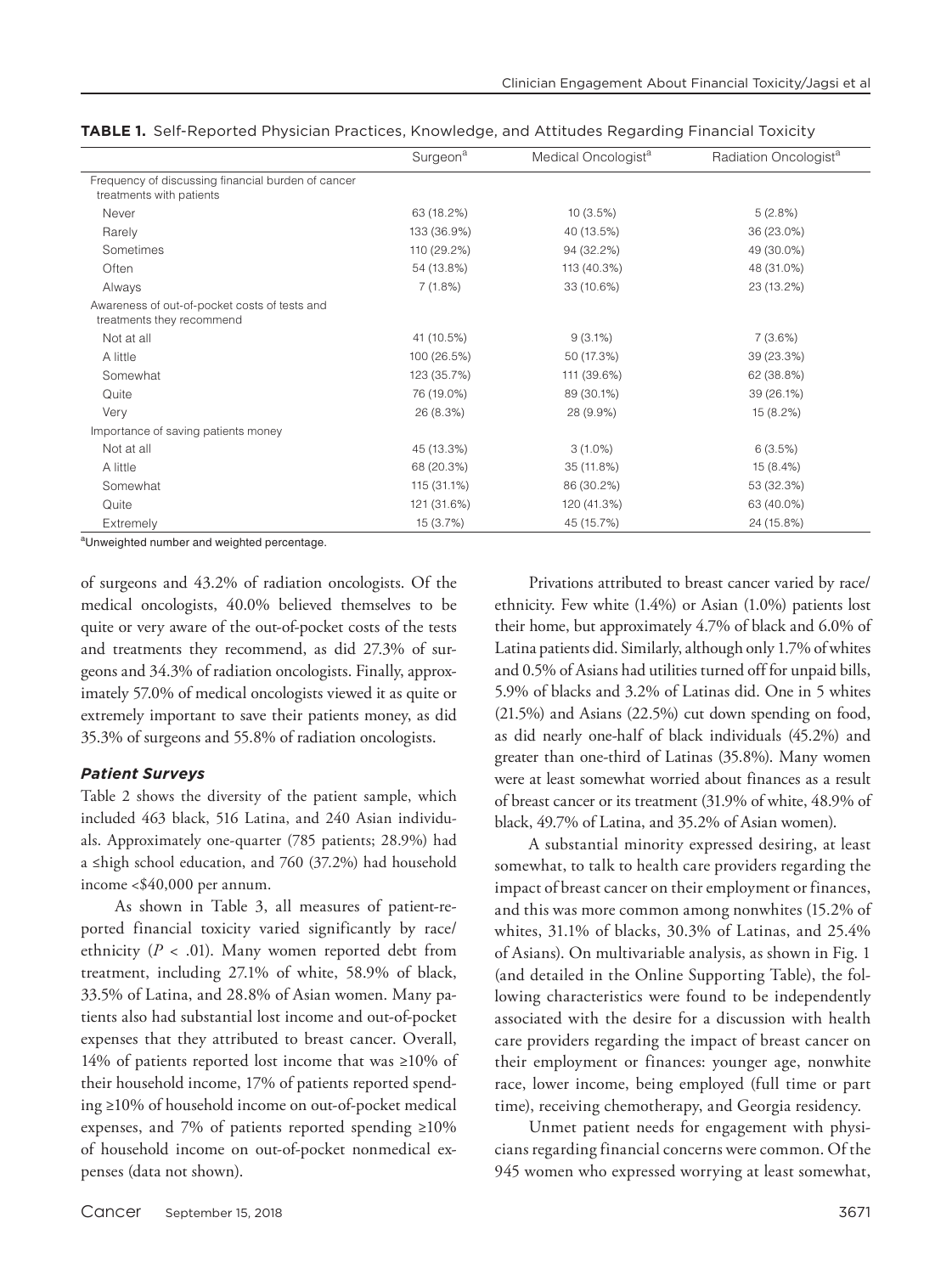| Characteristic  |                             | No.  | Weighted % |
|-----------------|-----------------------------|------|------------|
| Age, y          |                             |      |            |
|                 | <40                         | 57   | 2.5        |
|                 | $40 - 49$                   | 305  | 14.2       |
|                 | 50-59                       | 629  | 26.1       |
|                 | 60-69                       | 843  | 36.0       |
|                 | $\geq 70$                   | 667  | 21.2       |
|                 | Missing data                | 1    |            |
| Race            |                             |      |            |
|                 | White                       | 1227 | 56.7       |
|                 | <b>Black</b>                | 463  | 17.5       |
|                 | Latina                      | 516  | 14.9       |
|                 | Asian                       | 240  | 10.9       |
|                 | Other/unknown/              | 56   |            |
|                 | missing data                |      |            |
| Education       |                             |      |            |
|                 | ≤High school                | 785  | 28.9       |
|                 | Some college                | 720  | 30.2       |
|                 | ≥College graduate           | 922  | 40.9       |
|                 | Missing data                | 75   |            |
| Income          |                             |      |            |
|                 | $<$ \$20,000                | 382  | 18.8       |
|                 | \$20,000 to <\$40,000       | 378  | 18.4       |
|                 | \$40,000 to <\$60,000       | 329  | 16.0       |
|                 | \$60,000 to <\$90,000       | 339  | 17.7       |
|                 | ≥\$90,000                   | 578  | 29.1       |
|                 | Don't know or not           | 496  |            |
|                 | reported                    |      |            |
| Employed before |                             |      |            |
| diagnosis       |                             |      |            |
|                 | Full time                   | 931  | 49.5       |
|                 | Part time                   | 256  | 11.0       |
|                 | Not employed                | 1015 | 39.5       |
|                 | Missing data                | 300  |            |
| Insurance       |                             |      |            |
|                 | None                        | 110  | 5.3        |
|                 | Medicaid                    | 242  | 10.9       |
|                 | Medicare                    | 630  |            |
|                 |                             |      | 29.2       |
|                 | Private                     | 1196 | 54.6       |
|                 | Missing data                | 324  |            |
| Marital status  |                             |      |            |
|                 | Not married or<br>partnered | 961  | 39.1       |
|                 |                             |      |            |
|                 | Married or partnered        | 1496 | 60.9       |
|                 | Missing data                | 45   |            |
| Site            |                             |      |            |
|                 | Georgia                     | 1261 | 49.0       |
|                 | Los Angeles                 | 1241 | 51.0       |
| Surgery         |                             |      |            |
|                 | <b>BCS</b>                  | 1566 | 65.9       |
|                 | Mastectomy                  | 883  | 34.1       |
|                 | Missing data                | 43   |            |
| Chemotherapy    |                             |      |            |
|                 | Not initiated by time of    | 1695 | 73.1       |
|                 | survey                      |      |            |
|                 | Yes                         | 732  | 26.9       |
|                 | Missing data                | 75   |            |
| Radiotherapy    |                             |      |            |
|                 | Not initiated by time of    | 1158 | 46.3       |
|                 | survey                      |      |            |
|                 | Yes                         | 1284 | 53.8       |
|                 | Missing data                | 60   |            |

Abbreviation: BCS, breast-conserving surgery.

679 (72.8%) indicated that cancer physicians and their staff did not help at least somewhat. Of the 523 women who expressed a desire to talk to health care providers regarding the impact of breast cancer on employment or finances, 283 (55.4%) reported that they had not had a relevant discussion with their cancer physicians, primary care providers, social workers, or other professionals. Fig. 2 shows, by race/ethnicity, the percentage of patients with unmet needs for communication among those with the desire to discuss and the percentage with unmet needs for assistance among those with worry.

# **DISCUSSION**

In this recent, population-based sample of patients with breast cancer diagnosed in 2 large SEER catchment areas of the United States and surveyed <1 year after diagnosis, financial toxicity and a desire for clinician engagement already were substantial and varied by race/ethnicity, with vulnerable groups including the young and those who receive chemotherapy. Although many physicians, particularly medical oncologists, have reported attempting within their practices to help manage financial issues with their patients, marked unmet need remains. Greater than twothirds of patients who were worried about finances as a result of breast cancer or its treatment reported that their cancer physicians and staff did not help substantially. Moreover, greater than one-half of those who expressed a desire to discuss the impact of breast cancer on employment or finances reported that they had not had such a discussion.

The privations observed in the current study are sobering and consistent with studies published before the widespread awareness of the potential for financial toxicity after the diagnosis and treatment of cancer. In a similar population-based sample of patients with breast cancer diagnosed a decade ago, our own group demonstrated concerning rates of serious privations during survivorship, such as economically motivated treatment nonadherence or the loss of one's home.<sup>22</sup> However, with growing awareness of financial toxicity and attempts to mitigate it by providers, we had hoped that these experiences would be rare in a more modern sample surveyed relatively soon after diagnosis. Disappointingly, we observed that 1 in 20 black or Latina patients already had lost their home due to breast cancer diagnosis or treatment. Nearly 1 in 5 whites and Asians had to cut down spending on food, and nearly one-half of blacks and greater than one-third of Latinas reported this privation.

The current study also offers important insights regarding the extent to which the medical community has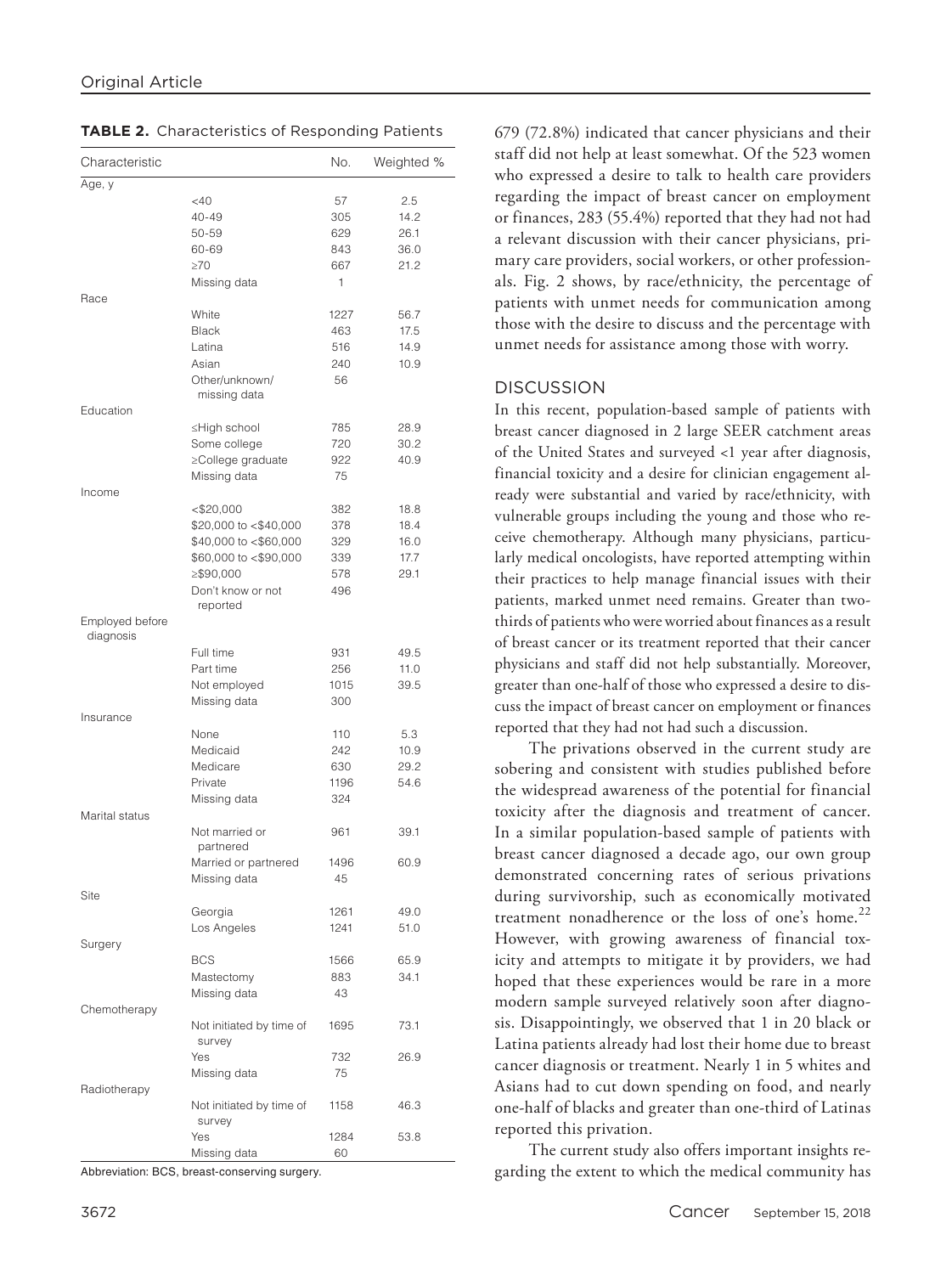|                                                                                            | Weighted % <sup>a</sup> |                 |                  |                 |
|--------------------------------------------------------------------------------------------|-------------------------|-----------------|------------------|-----------------|
| Characteristic                                                                             | White $N = 1227$        | Black $N = 463$ | Latina $N = 516$ | Asian $N = 240$ |
| Lost income                                                                                |                         |                 |                  |                 |
| $\mathsf{O}\xspace$                                                                        | 73.8                    | 62.9            | 58.4             | 59.6            |
| $$1 - $500$                                                                                | 3.5                     | 3.0             | 5.1              | 2.9             |
| \$501-\$2000                                                                               | 6.1                     | 9.6             | 9.8              | 9.3             |
| \$2001-\$5000                                                                              | 5.4                     | 10.9            | 10.2             | 10.8            |
| \$5001-\$10,000                                                                            | 5.6                     | 7.8             | 7.7              | 8.6             |
| > \$10,000                                                                                 | 5.6                     | 5.8             | 8.9              | 8.8             |
| Out-of-pocket medical expenses                                                             |                         |                 |                  |                 |
| 0                                                                                          | 11.7                    | 12.7            | 28.9             | 15.0            |
| $$1 - $500$                                                                                | 23.6                    | 28.1            | 27.0             | 28.9            |
| \$501-\$2000                                                                               | 19.4                    | 26.3            | 18.3             | 21.7            |
| \$2001-\$5000                                                                              | 23.9                    | 17.8            | 15.7             | 18.1            |
| \$5001-\$10,000                                                                            | 16.3                    | 12.0            | 7.5              | 12.3            |
| > \$10,000                                                                                 | 5.1                     | 3.2             | 2.6              | 4.0             |
| Out-of-pocket nonmedical expenses                                                          |                         |                 |                  |                 |
| 0                                                                                          | 24.3                    | 19.5            | 29.9             | 16.7            |
| \$1-\$500                                                                                  | 46.0                    | 45.6            | 38.4             | 43.0            |
| \$501-\$2000                                                                               | 19.1                    | 21.7            | 21.2             | 23.1            |
| \$2001-\$5000                                                                              | 7.6                     | 8.9             | 7.4              | 10.3            |
| \$5001-\$10,000                                                                            | 2.1                     | 2.8             | 2.8              | 5.0             |
| > \$10,000                                                                                 | 0.9                     | 1.5             | 0.3              | 1.9             |
| Current debt from treatment                                                                | 27.1                    | 58.9            | 33.5             | 28.8            |
| Had to use savings                                                                         | 35.6                    | 52.3            | 46.8             | 43.8            |
| Could not make payments on bills                                                           | 11.6                    | 32.1            | 19.3             | 9.0             |
| Cut down spending on food                                                                  | 21.5                    | 45.2            | 35.8             | 22.5            |
| Utilities turned off for unpaid bills                                                      | 1.7                     | 5.9             | 3.2              | 0.5             |
| Lost home                                                                                  | 1.4                     | 4.7             | 6.0              | 1.0             |
| Employment status worse off at least partly due to breast cancer                           | 13.2                    | 23.5            | 28.5             | 15.2            |
| Financial status worse off at least partly due to breast cancer                            | 37.3                    | 54.7            | 48.8             | 34.8            |
| Worry about finances                                                                       |                         |                 |                  |                 |
| Not at all                                                                                 | 41.4                    | 29.2            | 26.2             | 34.6            |
| A little                                                                                   | 26.7                    | 21.9            | 24.1             | 30.2            |
| Somewhat                                                                                   | 15.2                    | 18.0            | 21.2             | 14.4            |
| Quite a bit                                                                                | 9.7                     | 17.0            | 15.2             | 8.1             |
| A lot                                                                                      | 7.0                     | 13.9            | 13.3             | 12.7            |
| Desire to talk to health care providers about impact of breast                             |                         |                 |                  |                 |
| cancer on employment or finances                                                           |                         |                 |                  |                 |
| Not at all                                                                                 | 72.2                    | 55.7            | 55.7             | 57.1            |
| A little                                                                                   | 12.7                    | 13.3            | 13.9             | 17.4            |
| Somewhat                                                                                   | 8.0                     | 13.9            | 12.6             | 13.0            |
| Quite a bit                                                                                | 4.3                     | 9.9             | 12.1             | $5.9\,$         |
| A lot                                                                                      | 2.8                     | 7.3             | 5.6              | 6.5             |
| Discussed impact of breast cancer on employment or finances                                |                         |                 |                  |                 |
| with cancer physicians                                                                     |                         |                 |                  |                 |
| Not at all                                                                                 | 75.0                    | 66.6            | 66.7             | 66.6            |
| A little                                                                                   | 14.5                    | 15.2            | 10.4             | 17.9            |
| Somewhat                                                                                   | 6.0                     | 10.1            | 10.4             | 9.1             |
| Quite a bit                                                                                | 2.4                     | 4.4             | 8.3              | 2.8             |
| A lot                                                                                      | 2.1                     | 3.7             | 4.3              | 3.6             |
| Discussed impact of breast cancer on employment or finances                                |                         |                 |                  |                 |
| with social worker or other professional                                                   |                         |                 |                  |                 |
| Not at all                                                                                 | 84.9                    | 70.8            | 73.9             | 77.3            |
| A little                                                                                   | 7.4                     | 9.6             | 8.6              | 7.9             |
| Somewhat                                                                                   | 3.6                     | 9.0             | 7.0              | 6.7             |
| Quite a bit                                                                                | 2.5                     | 7.1             | 6.4              | 3.8             |
| A lot                                                                                      | 1.7                     | 3.6             | 4.1              | 4.4             |
| Discussed impact of breast cancer on employment or finances<br>with primary care physician |                         |                 |                  |                 |
| Not at all                                                                                 | 89.2                    | 78.6            | 74.8             | 77.4            |

# **TABLE 3.** Patient-Reported Financial Toxicity and Clinician Engagement by Race/Ethnicity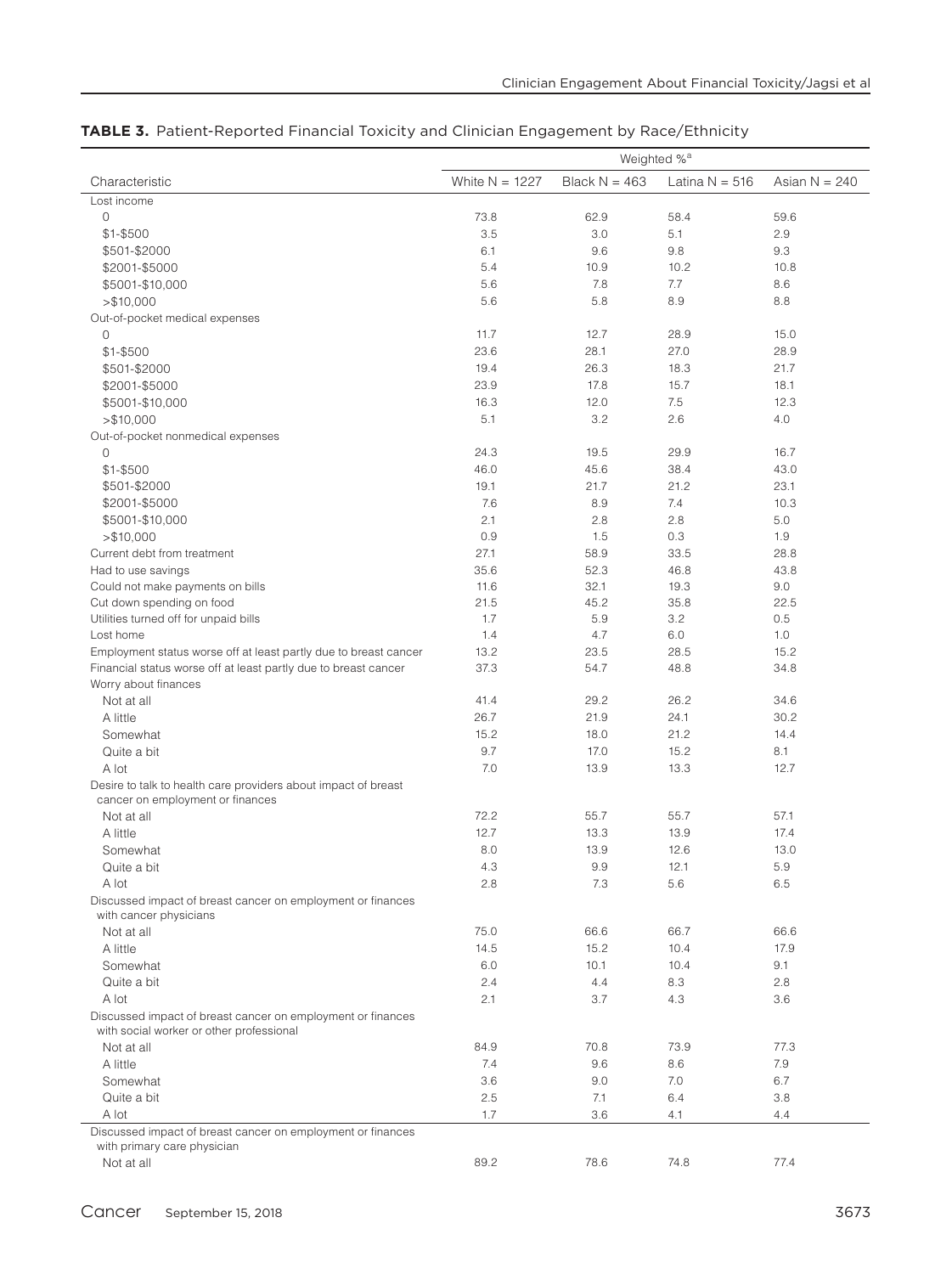# Original Article

|                |                  | Weighted % <sup>a</sup> |                                  |               |  |
|----------------|------------------|-------------------------|----------------------------------|---------------|--|
| Characteristic | White $N = 1227$ |                         | Black $N = 463$ Latina $N = 516$ | Asian N = 240 |  |
| A little       | 5.3              | 9.4                     | 7.2                              | 12.0          |  |
| Somewhat       | 3.2              | 6.9                     | 7.2                              | 6.0           |  |
| Quite a bit    |                  | 2.2                     | 5.5                              | 1.9           |  |
| A lot          |                  | 2.9                     | 5.4                              | 2.7           |  |

#### **TABLE 3.** *(Continued)*

All comparisons were statistically significant  $(P < .01)$  in chi-square tests. a All comparisons are statistically significant ( $P < .01$ ) in Chi-square tests.

begun to attempt to address these major concerns. An intriguing analysis of videotaped interactions between African American patients and oncologists at 2 urban cancer hospitals suggested that cost discussions occur in approximately 45% of clinical interactions.<sup>23</sup> The current study builds on these findings and suggests that certain providers (medical oncologists) are more likely to have someone in their practice who routinely addresses these issues. Unfortunately, unmet needs for discussion persist, as does unresolved worry. The percentage of patients who

perceive meaningful clinician engagement is low, with far fewer than one-quarter of respondents reporting more than a little discussion of these issues, which is strikingly lower than the percentage of providers (greater than onehalf of medical oncologists) who perceive routinely making services available.

Given these findings, it is clear that thoughtfully designed, prospective interventions are necessary to address the remarkably common experiences of financial burden that patients report even in the modern era. These



**Figure 1.** Factors associated with the need for communication regarding the financial impact of breast cancer. Odds ratios and 95% confidence intervals were derived from a multivariable logistic regression. Estimates are from a multiple variable regression model that evaluated the correlates of patients' self-reported desire to talk to health care providers regarding the impact of having breast cancer on employment or finances (model more fully detailed in data supplement available online only). Obtained from 2502 patients diagnosed with breast cancer in the iCanCare study. BCS indicates breast-conserving surgery; HS, high school; ref, referent.[m\]](www.wileyonlinelibrary.com)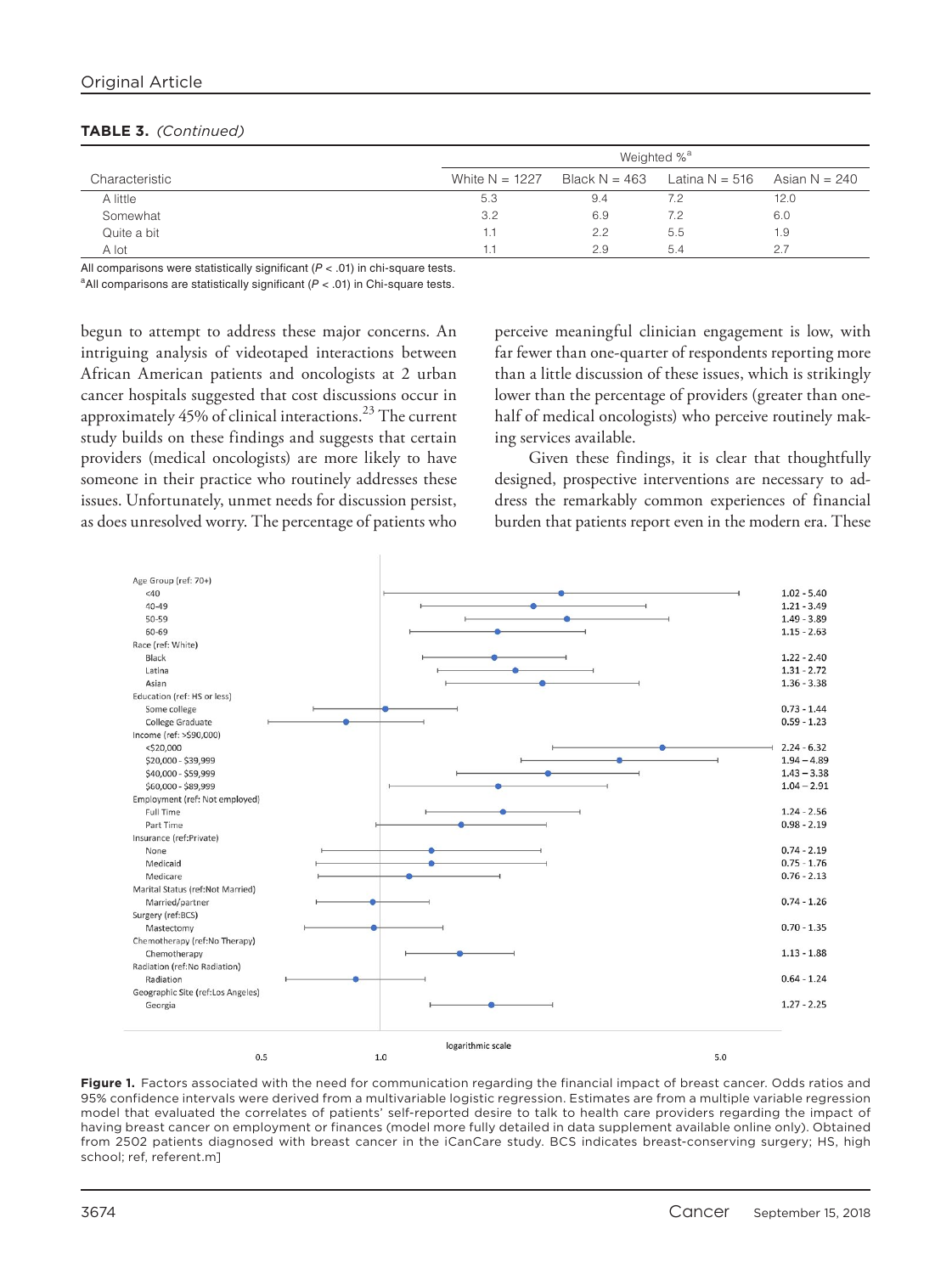interventions might include training for physicians and their staff regarding how to have effective conversations in this context, in ways that are sensitive to cultural differences and needs. Other promising approaches might include the use of advanced technology to engage patients in interactive exercises that elicit their financial concerns and experiences and alert providers to their needs. Scholars already have developed useful tools for the rigorous evaluation of financial experiences that are ideally suited as endpoints in studies that seek improvements of financial burden.<sup>24</sup>

Although the current study has considerable strengths, including its large, population-based sample; its evaluation of several both objective and subjective measures of financial burden; and its inclusion of both physicians and the patients they serve, it also has limitations. All data regarding finances were derived from self-report, but measures were developed in accordance with principles of rigorous survey design and demonstrated strong face and internal validity. Not all sampled patients or physicians responded to our surveys, and this may introduce bias, but the rates of response were substantial and to our knowledge considerably higher than those in most other patient and physician studies. Not all patients saw all types of providers (particularly radiation oncologists),

but the vast majority did see both surgeons and medical oncologists. We were unable to conduct linked multilevel analyses due to the biases that would be introduced by the different provider mix of each patient. Finally, the study was based in 2 regions; although these are large catchment areas, experiences in other regions of the United States might differ, and the results should not be extrapolated to other countries, where costs, health care systems and coverage of care, policies, and culture differ markedly in ways that likely affect financial experiences and outcomes.

# *Implications*

For many women, a breast cancer diagnosis no longer causes the physical devastation that it once did. Advances in early detection and less extensive surgery, radiotherapy, and systemic therapy have transformed a disease that once left patients disfigured at best, and at worst took their lives after terrible morbidity. Although progress in breast cancer treatment is laudable, the results of the current study demonstrate that we have gone only part of the way toward our goal. Efforts must now turn to confront the financial devastation that many patients face, particularly as they progress into survivorship. The first steps for clinical practice and policy are clear: all physicians must assess patients for financial toxicity and learn how to communicate effectively about it. To cure a patient's disease at the cost of financial ruin falls short of the



**Figure 2.** Unmet need for assistance and communication regarding finances. \*Indicates the percentage of patients who reported receiving little or no help from their physicians and staff in dealing with the financial impact of cancer among those who expressed somewhat or greater worry about financial problems. *P* value was derived from the Pearson chi-square test. \*\*Percentage of patients who reported little or no discussion of the financial impact of cancer among those who expressed somewhat or a greater desire to talk with health care providers about financial issues. \*\*\**P* values were derived from the Pearson chi-square test.